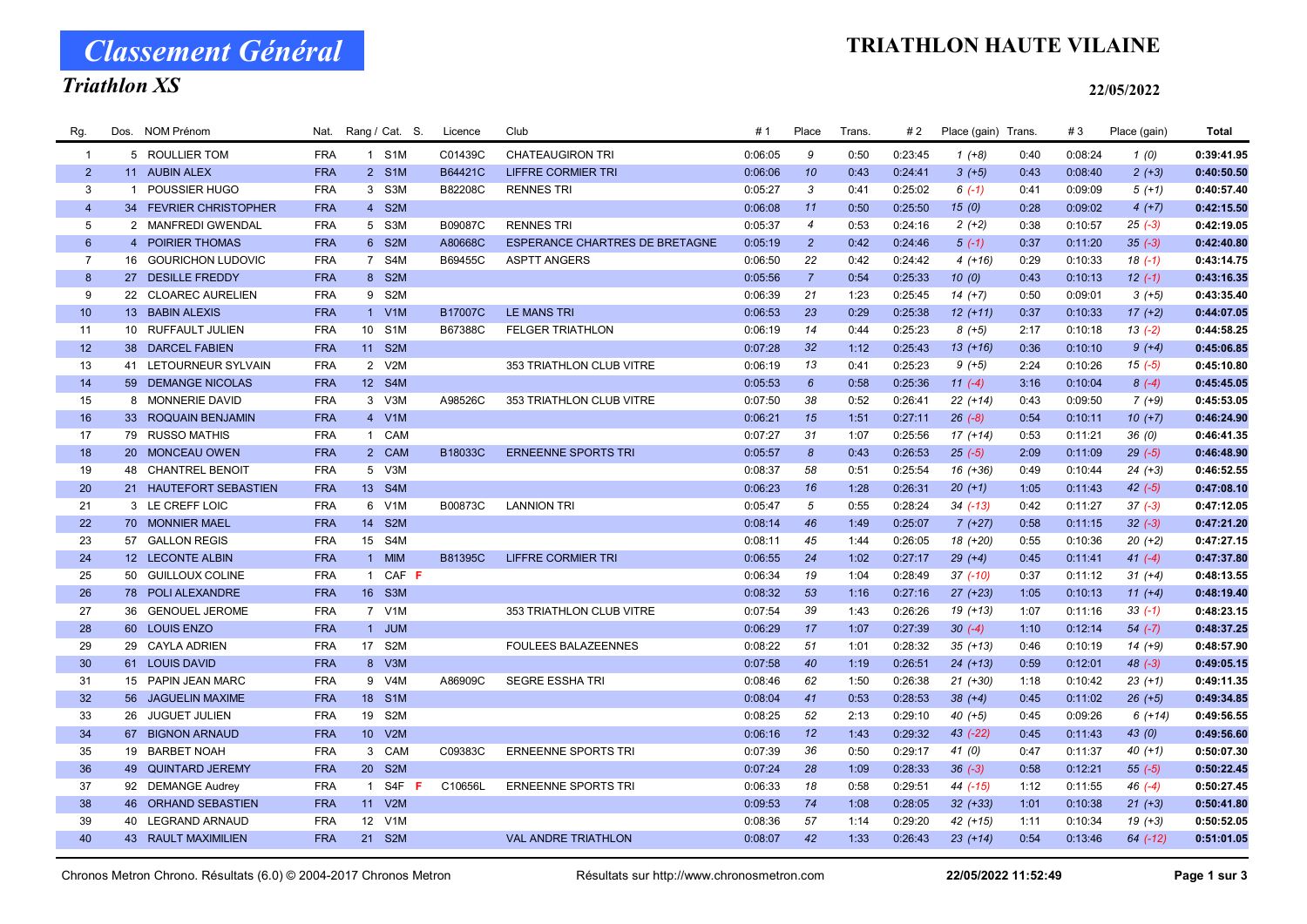# Classement Général

## Triathlon XS

### TRIATHLON HAUTE VILAINE

#### 22/05/2022

| Rg. | Dos. | <b>NOM Prénom</b>      | Nat.       | Rang / Cat. S.                      | Licence | Club                       | # 1     | Place         | <b>Trans</b> | #2      | Place (gain) Trans. |      | #3      | Place (gain) | Total      |
|-----|------|------------------------|------------|-------------------------------------|---------|----------------------------|---------|---------------|--------------|---------|---------------------|------|---------|--------------|------------|
| 41  |      | 75 PLANCHENAULT DAMIEN | <b>FRA</b> | 22 S4M                              |         |                            | 0:09:47 | 72            | 1:54         | 0:27:17 | 28 (+32)            | 0:56 | 0:11:16 | $34 (-1)$    | 0:51:07.50 |
| 42  |      | 74 ROCA MATHIS         | <b>FRA</b> | 2 MIM                               |         |                            | 0:03:43 | $\mathcal{I}$ | 1:59         | 0:33:49 | 63 (-44)            | 0:36 | 0:11:06 | $27 (+3)$    | 0:51:10.65 |
| 43  |      | 72 LE GLOANIC VINCENT  | <b>FRA</b> | 23 S2M                              |         |                            | 0:07:33 | 35            | 0:57         | 0:30:44 | $46(-8)$            | 1:23 | 0:11:30 | 38(0)        | 0:52:05.00 |
| 44  |      | 18 POURREAU OLIVIA     | <b>FRA</b> | 1 MIF<br>F                          | C09355C | <b>ERNEENNE SPORTS TRI</b> | 0:06:38 | 20            | 0:47         | 0:31:58 | 54 (-24)            | 0:43 | 0:12:11 | 52(0)        | 0:52:14.20 |
| 45  |      | 62 GOUDE YVON          | <b>FRA</b> | 13 V3M                              |         |                            | 0:08:08 | 43            | 1:45         | 0:27:52 | $31 (+8)$           | 1:12 | 0:13:58 | 69 (-10)     | 0:52:52.45 |
| 46  |      | 9 BESSON JUSTINE       | <b>FRA</b> | 1 S1F F                             | B73712C | <b>VAL ANDRE TRIATHLON</b> | 0:08:18 | 48            | 1:01         | 0:30:56 | $48$ $(-1)$         | 0:55 | 0:12:01 | $49 (+3)$    | 0:53:09.70 |
| 47  |      | 73 BOINARD ARNAUD      | <b>FRA</b> | 14 V3M                              |         |                            | 0:08:44 | 60            | 1:03         | 0:29:08 | $39 (+21)$          | 1:01 | 0:13:53 | $68 (-8)$    | 0:53:47.30 |
| 48  |      | 35 GICQUEL PATRICE     | <b>FRA</b> | V3M<br>15                           |         |                            | 0:07:27 | 30            | 1:19         | 0:30:55 | $47$ (-16)          | 1:13 | 0:13:28 | $62 (-2)$    | 0:54:19.00 |
| 49  |      | 42 FERRON BENJAMIN     | <b>FRA</b> | S <sub>3</sub> M<br>24              |         |                            | 0:08:22 | 49            | 2:02         | 0:31:09 | 49 $(-2)$           | 1:08 | 0:11:51 | $44 (+2)$    | 0:54:29.80 |
| 50  |      | 30 MILLET FRANCOIS     | <b>FRA</b> | 16 V1M                              |         |                            | 0:08:09 | 44            | 1:49         | 0:29:52 | $45( -4)$           | 1:02 | 0:13:48 | $65 (-2)$    | 0:54:37.05 |
| 51  |      | 17 COUANON JULINE      | <b>FRA</b> | 2 MIF                               | B73132C | <b>ERNEENNE SPORTS TRI</b> | 0:07:00 | 25            | 0:34         | 0:32:59 | 56 (-25)            | 0:45 | 0:13:42 | $63$ $(-1)$  | 0:54:56.85 |
| 52  |      | 47 ABADIE CLEMENT      | <b>FRA</b> | 25<br>S2M                           |         |                            | 0:11:46 | 80            | 2:45         | 0:28:23 | $33 (+25)$          | 0:46 | 0:11:58 | $47 (+3)$    | 0:55:35.40 |
| 53  |      | 51 BARRET EMMANUEL     | <b>FRA</b> | 17 V3M                              |         |                            | 0:08:42 | 59            | 1:53         | 0:31:20 | $50(+7)$            | 1:34 | 0:12:14 | $53(-1)$     | 0:55:39.30 |
| 54  |      | 53 CAOUDAL MATHIEU     | <b>FRA</b> | V <sub>1</sub> M<br>18              |         |                            | 0:09:47 | 73            | 2:03         | 0:33:04 | 58 (+13)            | 0:41 | 0:10:30 | $16 (+6)$    | 0:56:02.55 |
| 55  |      | 31 LE GAL PIERRE       | <b>FRA</b> | 19 V2M                              |         |                            | 0:08:53 | 65            | 2:43         | 0:31:56 | $53 (+8)$           | 1:14 | 0:11:53 | $45 (+2)$    | 0:56:36.85 |
| 56  |      | 64 ROQUAIN CAROLINE    | <b>FRA</b> | 1 V1F F                             |         |                            | 0:07:26 | 29            | 2:12         | 0:33:05 | 59 (-25)            | 0:43 | 0:13:15 | $60(-2)$     | 0:56:38.65 |
| 57  |      | 45 KERDAL AURELIE      | <b>FRA</b> | 2 S4F F                             |         |                            | 0:07:17 | 26            | 2:17         | 0:32:57 | $55 (-27)$          | 1:16 | 0:13:03 | $59(-4)$     | 0:56:46.70 |
| 58  |      | 66 MENAGER TEDDY       | <b>FRA</b> | 26 S2M                              |         |                            | 0:13:18 | 83            | 1:37         | 0:31:22 | $51 (+20)$          | 0:43 | 0:10:40 | $22 (+5)$    | 0:57:36.90 |
| 59  |      | 54 LEGRAND RACHEL      | <b>FRA</b> | 2 V2F F                             |         |                            | 0:09:09 | 69            | 2:15         | 0:33:03 | 57 (+10)            | 0:46 | 0:12:58 | 58 (0)       | 0:58:07.60 |
| 60  |      | 80 MARIN STEPHANIE     | <b>FRA</b> | 3 V2F <b>F</b>                      |         |                            | 0:08:17 | 47            | 2:33         | 0:33:14 | $61$ $(-11)$        | 0:51 | 0:13:27 | $61 (-2)$    | 0:58:20.45 |
| 61  |      | 90 COQUELIN THOMAS     | <b>FRA</b> | 27 S4M                              |         |                            | 0:09:03 | 68            | 2:57         | 0:34:26 | $66 (+4)$           | 0:43 | 0:12:03 | $50 (+3)$    | 0:59:09.55 |
| 62  |      | 76 PICHARD JEROME      | <b>FRA</b> | 20<br>V2M                           |         |                            | 0:14:25 | 85            | 1:44         | 0:31:43 | 52 (+12)            | 0:30 | 0:11:12 | $30 (+11)$   | 0:59:30.95 |
| 63  |      | 68 DUSZYNSKI SYLVAIN   | <b>FRA</b> | V2M<br>21                           |         |                            | 0:08:48 | 64            | 2:17         | 0:35:54 | $72(-6)$            | 0:39 | 0:12:33 | $57 (+7)$    | 1:00:08.50 |
| 64  |      | 44 HEBERT YANNIG       | <b>FRA</b> | S4M<br>28                           |         |                            | 0:07:30 | 33            | 2:53         | 0:33:08 | $60$ $(-23)$        | 1:19 | 0:15:29 | 78 (-8)      | 1:00:16.80 |
| 65  |      | 69 OGER YANIS          | <b>FRA</b> | 1 BEM                               |         |                            | 0:10:36 | 77            | 2:14         | 0:34:13 | $65 (+6)$           | 1:19 | 0:12:10 | $51 (+6)$    | 1:00:29.80 |
| 66  |      | 86 BAHU EMMA           | <b>FRA</b> | 2 CAF F                             |         |                            | 0:08:55 | 66            | 2:48         | 0:34:54 | $68 (+1)$           | 0:38 | 0:14:08 | $71(-1)$     | 1:01:20.45 |
| 67  |      | 71 DIGUET CADIEU BETTY | <b>FRA</b> | 3 MIF F                             |         |                            | 0:08:46 | 61            | 1:46         | 0:36:12 | $73( -6)$           | 0:34 | 0:14:15 | 72(0)        | 1:01:29.95 |
| 68  |      | 83 LESCOET DELPHINE    | <b>FRA</b> | 3 S4F <b>F</b>                      |         |                            | 0:08:33 | 54            | 2:33         | 0:34:48 | $67$ $(-7)$         | 1:06 | 0:14:34 | $76$ $(-7)$  | 1:01:31.45 |
| 69  |      | 82 MAUBANC VINCENT     | <b>FRA</b> | 22 V3M                              |         |                            | 0:09:57 | 75            | 1:23         | 0:35:20 | $70 (+9)$           | 1:10 | 0:14:18 | $74 (-3)$    | 1:02:06.15 |
| 70  |      | 7 ECOFFEY CLAUDE       | <b>FRA</b> | V6M<br>23                           | A35364C | <b>CESSON SEVIGNE TRI</b>  | 0:07:32 | 34            | 2:37         | 0:35:49 | 71 (-28)            | 1:31 | 0:14:44 | $77(-8)$     | 1:02:11.30 |
| 71  |      | 65 FAUCHEUX RAPHAEL    | <b>FRA</b> | 24<br>V1M                           |         |                            | 0:11:56 | 81            | 1:57         | 0:33:34 | $62 (+9)$           | 1:07 | 0:14:16 | $73(+1)$     | 1:02:47.90 |
| 72  |      | 24 BELLEC CORENTIN     | <b>FRA</b> | 2 JUM                               |         |                            | 0:10:08 | 76            | 4:00         | 0:36:52 | $74 (-2)$           | 0:34 | 0:11:31 | $39 (+6)$    | 1:03:02.30 |
| 73  |      | 88 GARDAN VANESSA      | <b>FRA</b> | 4 S4F F                             |         |                            | 0:09:19 | 70            | 2:28         | 0:35:02 | $69 (+2)$           | 0:46 | 0:15:45 | $79(-5)$     | 1:03:18.20 |
| 74  |      | 28 BRUNARD GAUTHIER    | <b>FRA</b> | 29 S1M                              |         |                            | 0:08:56 | 67            | 2:52         | 0:39:05 | 77 (-10)            | 0:45 | 0:12:30 | $56 (+3)$    | 1:04:04.10 |
| 75  |      | 63 LETOURNEUR EUGENE   | <b>FRA</b> | 2 BEM                               |         |                            | 0:08:46 | 63            | 3:05         | 0:40:33 | $82$ (-17)          | 0:51 | 0:11:08 | $28 (+5)$    | 1:04:20.35 |
| 76  |      | 23 ROCA EMILIE         | <b>FRA</b> | 4 V1F F                             |         |                            | 0:08:22 | 50            | 1:38         | 0:39:11 | 78 (-24)            | 0:57 | 0:14:24 | $75(-2)$     | 1:04:29.75 |
| 77  |      | 85 MARIE ANTHONY       | <b>FRA</b> | 30 <sup>°</sup><br>S <sub>4</sub> M |         |                            | 0:07:22 | 27            | 2:09         | 0:37:22 | $76$ $(-42)$        | 1:48 | 0:16:19 | $80 (-8)$    | 1:04:57.75 |
| 78  |      | 77 GOUAILLIER ANTHONY  | <b>FRA</b> | 31 S4M                              |         |                            | 0:14:03 | 84            | 2:21         | 0:33:59 | $64 (+8)$           | 1:33 | 0:14:06 | $70(-2)$     | 1:05:59.10 |
| 79  |      | 87 BUSSON FABIENNE     | <b>FRA</b> | 5 V2F <b>F</b>                      |         |                            | 0:07:45 | 37            | 1:44         | 0:39:45 | $80$ $(-38)$        | 0:42 | 0:16:44 | $82(-4)$     | 1:06:37.70 |
| 80  |      | 58 ROUX ANNE MARIE     | <b>FRA</b> | 6 V3F <b>F</b>                      |         |                            | 0:12:53 | 82            | 2:07         | 0:37:21 | $75 (+3)$           | 0:50 | 0:13:50 | $67(-1)$     | 1:06:57.95 |

Chronos Metron Chrono. Résultats (6.0) © 2004-2017 Chronos Metron Résultats sur http://www.chronosmetron.com 22/05/2022 11:52:50 Page 2 sur 3